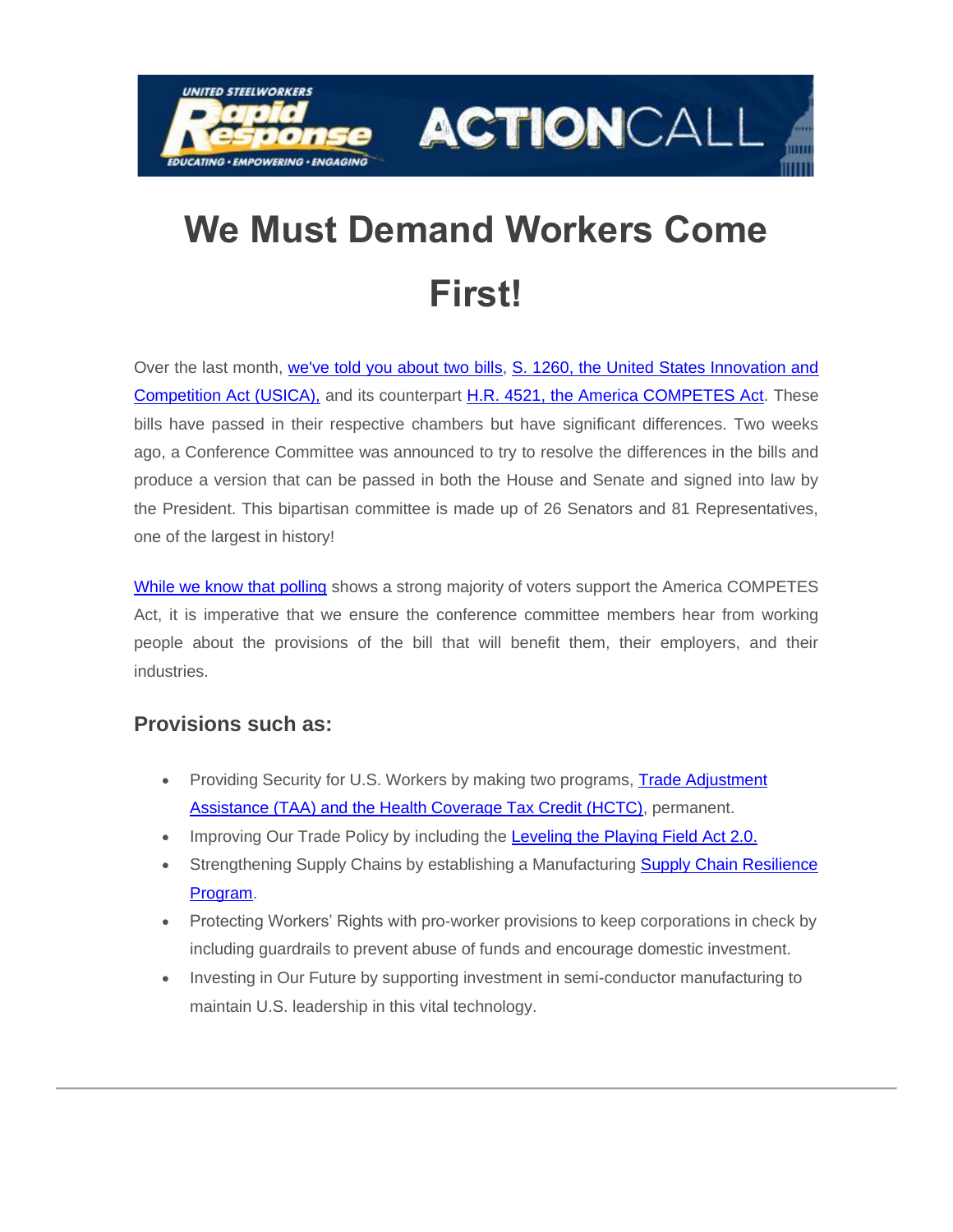# **Get Involved!**

Over the next several weeks, we will be texting our activists whose legislators have been appointed to the Conference Committee. We'll be asking them to send an email to their Senators and Representatives urging them to support the inclusion of Steelworker priorities, like the provisions above, in the final bill.

### **Sign up for our texts by sending** *uswrapid* **to** *69866* **and follow the prompts.**

**OR**

## **Click [HERE](https://nam12.safelinks.protection.outlook.com/?url=https%3A%2F%2Fclick.actionnetwork.org%2Fss%2Fc%2FP8Elou2Rvc0qoMPEUZrMXcOpy_XqN4R2ZGjoK-5zZnlOOuQ2xZ10H7aZX-A_jue0pWnQemZtZY6aOUC0BpsTgBoDewYs5FWu1zYHy5UzZr0ByI-qy7qLSBgyXrR3w-Kby-l2VUWLr0NOxfqwmco5N1yi3Rxlyz6eZDYzHxheG5zCpLg5PXwZ9JrbkTeHEt-_0XLSdQpc4DshBDPfwxu7H0c6lq2Vg7PWxlFoeHp2vxkXrxQoJfiXvVeq1GrxlSY0ZQB0bTXtWnB0NHjdJ7KhcNJPPNtVfK0L7Xpr4IdNXck%2F3le%2F48FVzCOWSVKBS9-1Nz3lfw%2Fh8%2FUyHxyE4f_fYTOGtc7BZj14B8P7S8--Jrvhv_30MjQ_4&data=05%7C01%7C%7Cde35ee7b46fd43d0491a08da239f5aff%7C84df9e7fe9f640afb435aaaaaaaaaaaa%7C1%7C0%7C637861464578127250%7CUnknown%7CTWFpbGZsb3d8eyJWIjoiMC4wLjAwMDAiLCJQIjoiV2luMzIiLCJBTiI6Ik1haWwiLCJXVCI6Mn0%3D%7C3000%7C%7C%7C&sdata=JoI6QV%2B448DAvjKSB%2Bi%2F9aphLmOV%2Fv5qGs91G6Fq7Gs%3D&reserved=0) or scan the QR code to send an email to your legislators today!**



*To learn more about these bills and the provisions we support go to [usw.to/competesact](https://nam12.safelinks.protection.outlook.com/?url=https%3A%2F%2Fclick.actionnetwork.org%2Fss%2Fc%2F54y7hWq9HmNJ46bujjoAEeFWjjq0WWpa8epnxR6f7Qs2oReylElVySeGb67DrZ1nkODKWs-JUZU7N69VLUR2i9qPV5-Dr2VUFSaZLULZLo6dEt-MrSce5JjgcQuam9bf8xkU6tYepHDNZJlgn_z4TF8ajG_L_hQ4-EcfCbtD_6saC459K_YZC1y3T_IL5614kGo9rD2E3UySIQlodkb_H9IMs6KG4XU0bIQ7C5Q456lkYsZMdG5ITp4Hv6D3IbHFaO4Tk6JEQPutw7exOv8giA%2F3le%2F48FVzCOWSVKBS9-1Nz3lfw%2Fh9%2F2o7k1BzmsnMegxqh84WUazuH2-rlYiNbjZjBkZvnOuQ&data=05%7C01%7C%7Cde35ee7b46fd43d0491a08da239f5aff%7C84df9e7fe9f640afb435aaaaaaaaaaaa%7C1%7C0%7C637861464578127250%7CUnknown%7CTWFpbGZsb3d8eyJWIjoiMC4wLjAwMDAiLCJQIjoiV2luMzIiLCJBTiI6Ik1haWwiLCJXVCI6Mn0%3D%7C3000%7C%7C%7C&sdata=dlEM%2FdP0F8jPQelBID4sydb%2Bcvo8K8KkgITXLFKw4vk%3D&reserved=0) today!*